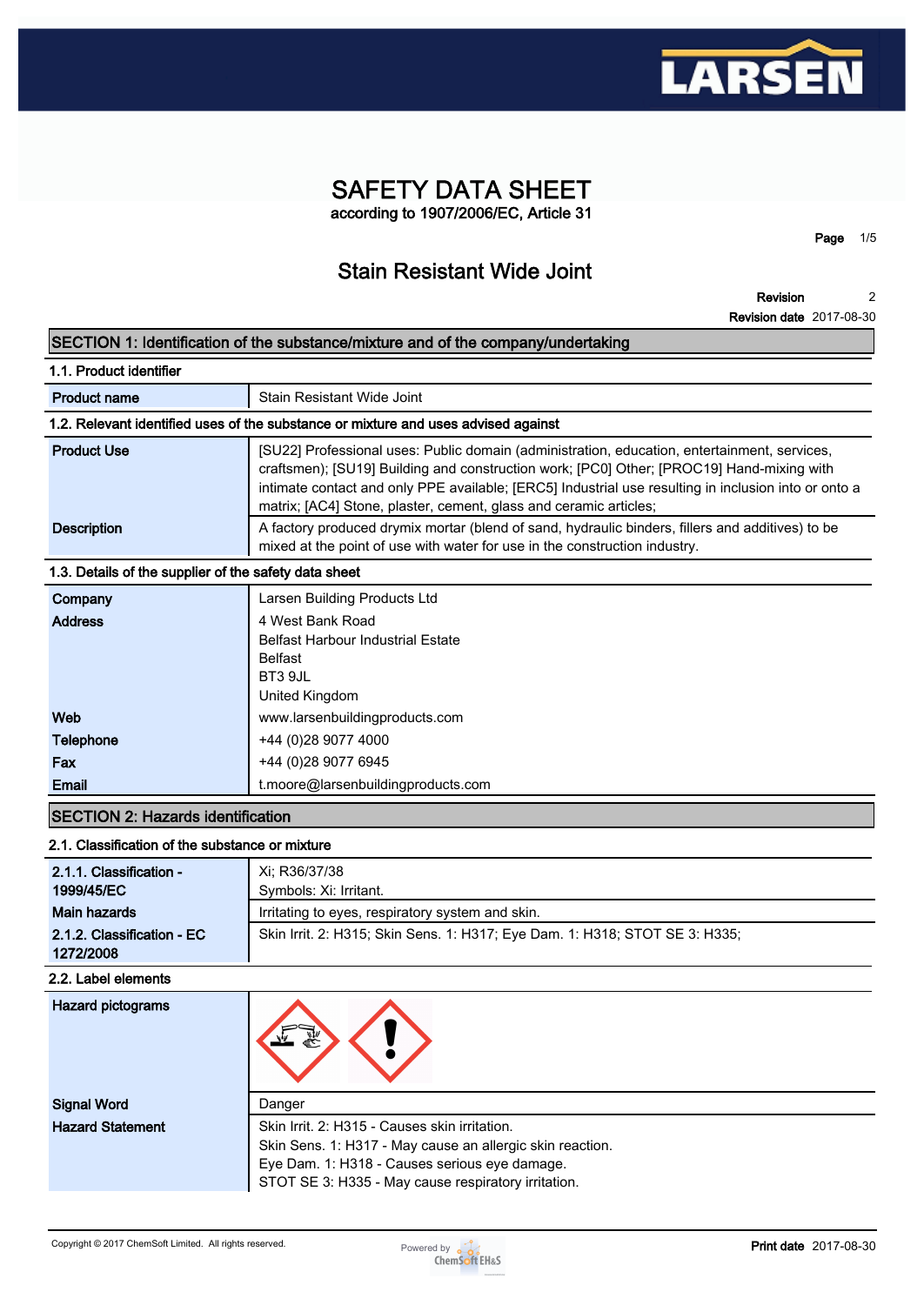| 2.2. Label elements                                                                                     |                                                                                                                                                                                                                                                                                                                                                                                                                                                                                                                                                                                                                                 |
|---------------------------------------------------------------------------------------------------------|---------------------------------------------------------------------------------------------------------------------------------------------------------------------------------------------------------------------------------------------------------------------------------------------------------------------------------------------------------------------------------------------------------------------------------------------------------------------------------------------------------------------------------------------------------------------------------------------------------------------------------|
| <b>Precautionary Statement:</b><br><b>Prevention</b>                                                    | P261 - Avoid breathing dust/fume/gas/mist/vapours/spray.<br>P264 - Wash thoroughly after handling.<br>P271 - Use only outdoors or in a well-ventilated area.<br>P272 - Contaminated work clothing should not be allowed out of the workplace.<br>P280 - Wear protective gloves/protective clothing/eye protection/face protection.                                                                                                                                                                                                                                                                                              |
| <b>Precautionary Statement:</b><br>Response                                                             | P302+P352 - IF ON SKIN: Wash with plenty of water/.<br>P304+P340 - IF INHALED: Remove person to fresh air and keep comfortable for breathing.<br>P305+P351+P338 - IF IN EYES: Rinse cautiously with water for several minutes. Remove contact<br>lenses, if present and easy to do. Continue rinsing.<br>P310 - Immediately call a POISON CENTER/doctor/.<br>P312 - Call a POISON CENTER/doctor/ /if you feel unwell.<br>P321 - Specific treatment (see on this label).<br>P332+P313 - If skin irritation occurs: Get medical advice/attention.<br>P333+P313 - If skin irritation or rash occurs: Get medical advice/attention. |
| <b>Precautionary Statement:</b><br><b>Storage</b><br><b>Precautionary Statement:</b><br><b>Disposal</b> | P403+P233 - Store in a well-ventilated place. Keep container tightly closed.<br>P405 - Store locked up.<br>P501 - Dispose of contents/container to                                                                                                                                                                                                                                                                                                                                                                                                                                                                              |
| <b>Further information</b>                                                                              |                                                                                                                                                                                                                                                                                                                                                                                                                                                                                                                                                                                                                                 |
|                                                                                                         | This product contains portland cement which contains Chromium VI. Reducing agents have been                                                                                                                                                                                                                                                                                                                                                                                                                                                                                                                                     |

**added to this product to reduce the risk of allergic dermatitis when the product is mixed with water, providing the product has been stored as directed and is within its shelf life.**

# **SECTION 3: Composition/information on ingredients**

#### **3.2. Mixtures**

#### **67/548/EEC / 1999/45/EC**

| <b>Chemical Name</b>   | <b>Index No.</b> | <b>CAS No.</b> | EC No.    | <b>REACH Registration</b><br><b>Number</b> | Conc.<br>$($ %w/w $)$ | <b>Classification</b> | M-factor. |
|------------------------|------------------|----------------|-----------|--------------------------------------------|-----------------------|-----------------------|-----------|
| <b>Portland Cement</b> |                  | 65997-15-1     | 266-043-4 |                                            |                       | Xi: R36/37/38         |           |

#### **EC 1272/2008**

| <b>Chemical Name</b>   | Index No. | CAS No.    | EC No.    | <b>REACH Registration</b><br><b>Number</b> | Conc.<br>$(\%w/w)$ | Classification                                                                    | M-factor. |
|------------------------|-----------|------------|-----------|--------------------------------------------|--------------------|-----------------------------------------------------------------------------------|-----------|
| <b>Portland Cement</b> |           | 65997-15-1 | 266-043-4 |                                            |                    | Skin Irrit. 2: H315; Skin Sens.<br>1: H317; Eye Dam. 1: H318;<br>STOT SE 3: H335; |           |

## **SECTION 4: First aid measures**

#### **4.1. Description of first aid measures**

| Inhalation          | Irritating to respiratory system. Inhalation may cause coughing, tightness of the chest and irritation<br>of the respiratory system. Move the exposed person to fresh air. Seek medical attention. |
|---------------------|----------------------------------------------------------------------------------------------------------------------------------------------------------------------------------------------------|
| Eye contact         | Irritating to eyes. Rinse immediately with plenty of water for 15 minutes holding the eyelids open.<br>Seek medical attention if irritation or symptoms persist.                                   |
| <b>Skin contact</b> | Irritating to skin. Wash off immediately with plenty of soap and water. Remove contaminated<br>clothing. Seek medical attention if irritation or symptoms persist.                                 |
| Ingestion           | Ingestion may cause nausea and vomiting. Seek medical attention if irritation or symptoms persist.<br>DO NOT INDUCE VOMITING.                                                                      |

# **SECTION 5: Firefighting measures**

#### **5.1. Extinguishing media**

**Carbon oxides.**

## **5.2. Special hazards arising from the substance or mixture**

**Burning produces irritating, toxic and obnoxious fumes.**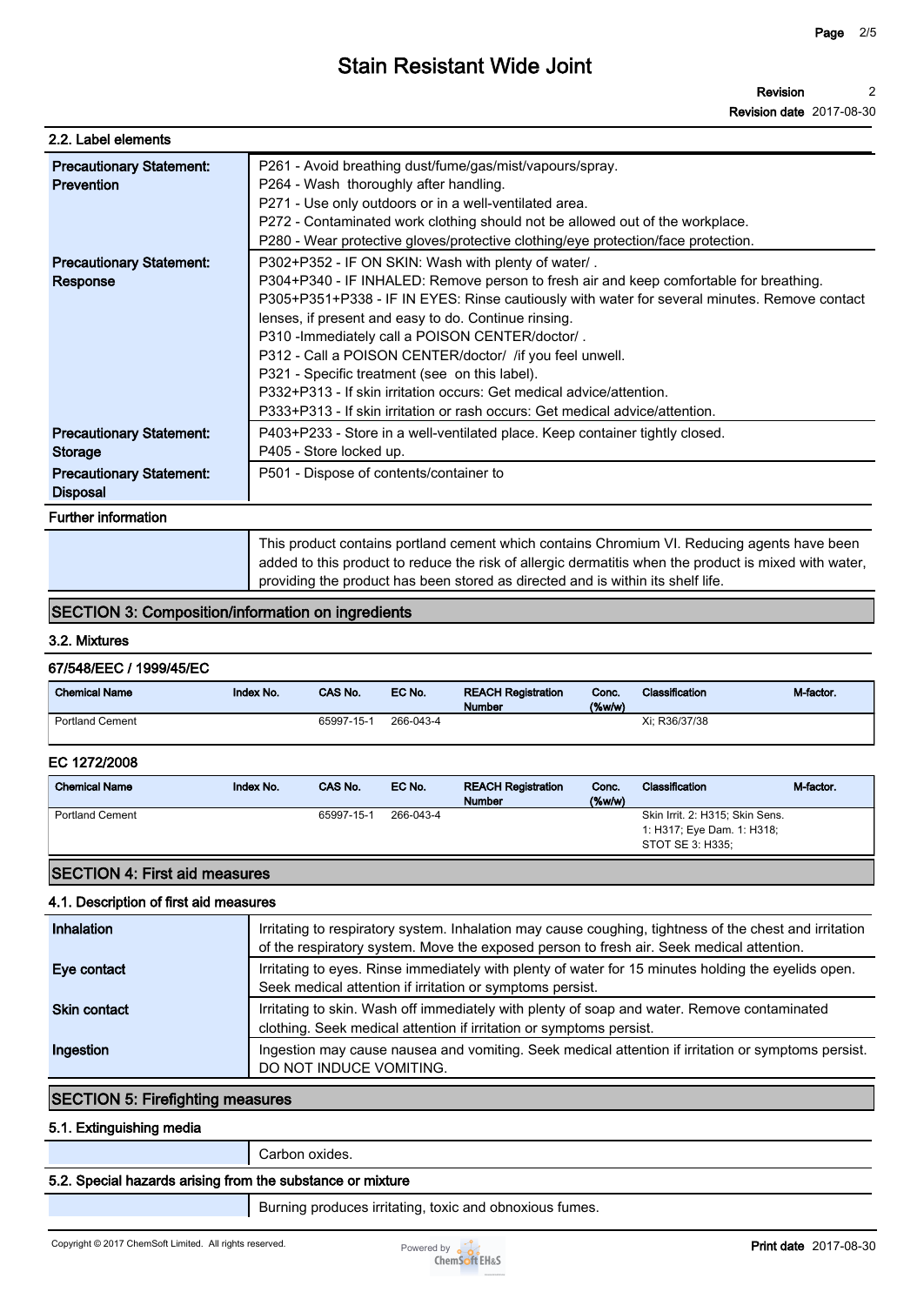| 5.3. Advice for firefighters                                      |                                                                                                                                                                         |  |  |  |
|-------------------------------------------------------------------|-------------------------------------------------------------------------------------------------------------------------------------------------------------------------|--|--|--|
|                                                                   | Self-contained breathing apparatus. Wear protective clothing.                                                                                                           |  |  |  |
| <b>ISECTION 6: Accidental release measures</b>                    |                                                                                                                                                                         |  |  |  |
|                                                                   | 6.1. Personal precautions, protective equipment and emergency procedures                                                                                                |  |  |  |
|                                                                   | Ensure adequate ventilation of the working area. Wear suitable protective equipment.                                                                                    |  |  |  |
| 6.2. Environmental precautions                                    |                                                                                                                                                                         |  |  |  |
|                                                                   | Do not allow product to enter drains. Prevent further spillage if safe.                                                                                                 |  |  |  |
| 6.3. Methods and material for containment and cleaning up         |                                                                                                                                                                         |  |  |  |
|                                                                   | Sweep up. Transfer to suitable, labelled containers for disposal. Clean spillage area thoroughly<br>with plenty of water.                                               |  |  |  |
| <b>SECTION 7: Handling and storage</b>                            |                                                                                                                                                                         |  |  |  |
| 7.1. Precautions for safe handling                                |                                                                                                                                                                         |  |  |  |
|                                                                   | Avoid contact with eyes and skin. Ensure adequate ventilation of the working area. Adopt best<br>Manual Handling considerations when handling, carrying and dispensing. |  |  |  |
| 7.2. Conditions for safe storage, including any incompatibilities |                                                                                                                                                                         |  |  |  |
|                                                                   | Keep in a cool, dry, well ventilated area. Keep containers tightly closed. Store in correctly labelled<br>containers.                                                   |  |  |  |
| <b>SECTION 8: Exposure controls/personal protection</b>           |                                                                                                                                                                         |  |  |  |
| $\mathbf{A}$ and $\mathbf{A}$ are the state of $\mathbf{A}$       |                                                                                                                                                                         |  |  |  |

## **8.1. Control parameters**

#### **8.1.1. Exposure Limit Values**

| <b>Portland Cement</b> | WEL 8-hr limit ppm: -                            | WEL 8-hr limit mg/m3: -                           |
|------------------------|--------------------------------------------------|---------------------------------------------------|
|                        | WEL 15 min limit ppm: -                          | WEL 15 min limit mg/m3: -                         |
|                        | WEL 8-hr limit mg/m3 total 10<br>inhalable dust: | WEL 15 min limit mg/m3 total -<br>inhalable dust: |
|                        | WEL 8-hr limit mg/m3 total 4                     | WEL 15 min limit mg/m3 total -                    |
|                        | respirable dust:                                 | respirable dust:                                  |

| 8.2. Exposure controls                     |                                                                                                                                                                                                                    |
|--------------------------------------------|--------------------------------------------------------------------------------------------------------------------------------------------------------------------------------------------------------------------|
| 8.2.1. Appropriate engineering<br>controls | Ensure adequate ventilation of the working area.                                                                                                                                                                   |
| 8.2.2. Individual protection<br>measures   | Appropriate dedicated workwear is generally sufficient under normal handling conditions.                                                                                                                           |
| Eye / face protection                      | Suitable eye protection.                                                                                                                                                                                           |
| Skin protection -<br>Handprotection        | Wear suitable gloves.                                                                                                                                                                                              |
| Skin protection - Other                    | After contact with skin, wash immediately with plenty of water.                                                                                                                                                    |
| <b>Respiratory protection</b>              | Do not breathe dust. In case of insufficient ventilation, wear suitable respiratory equipment.<br>Suitable half mask respirator with filter P2 (EN 143). Suitable half mask respirator with filter P3 (EN<br>143). |

## **SECTION 9: Physical and chemical properties**

#### **9.1. Information on basic physical and chemical properties**

| <b>Appearance</b> Powder             |                                       |  |
|--------------------------------------|---------------------------------------|--|
|                                      | <b>Colour</b> Various                 |  |
|                                      | Solubility Slightly miscible in water |  |
| SECTION 10: Stability and reactivity |                                       |  |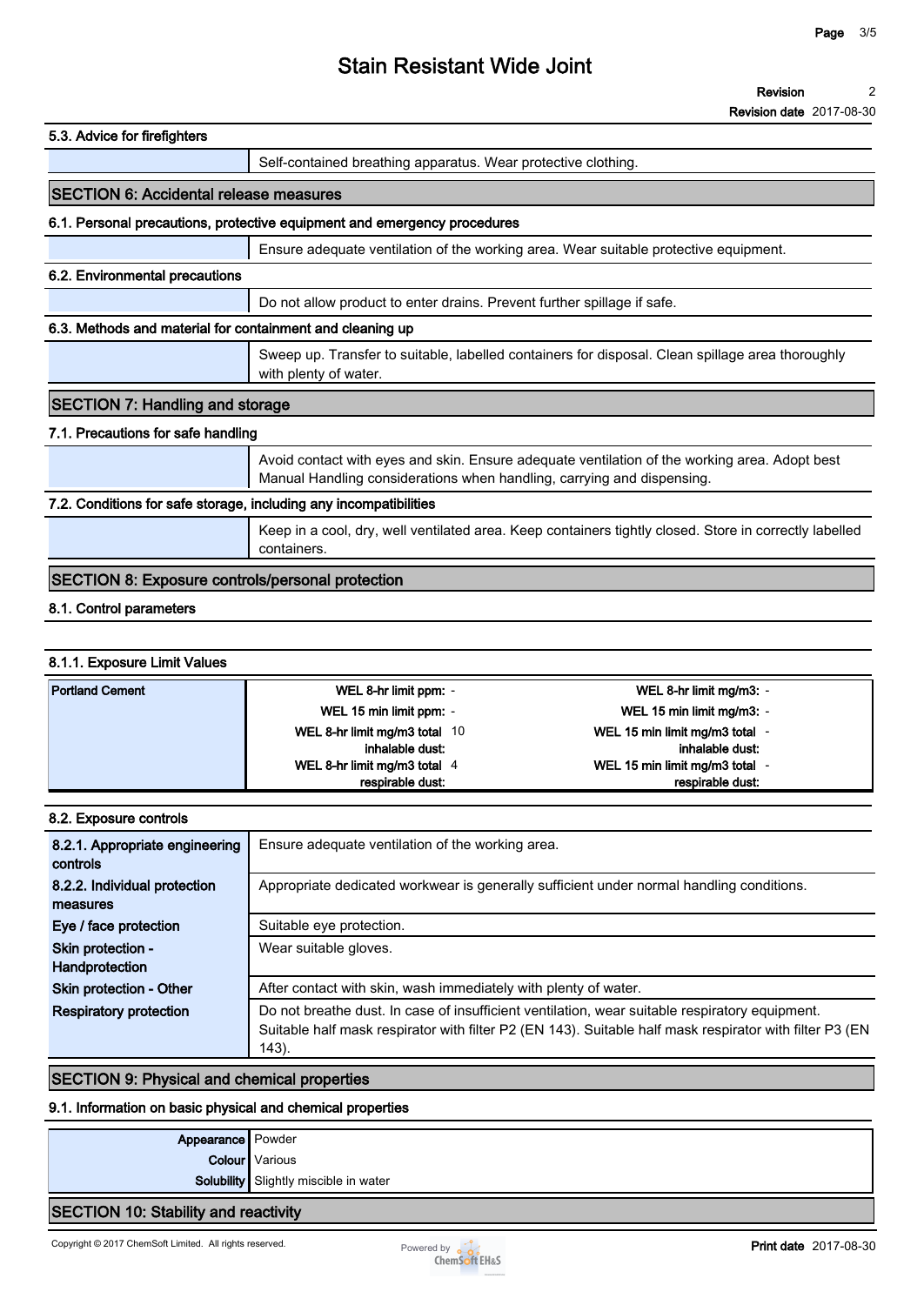| 10.1. Reactivity                                       |                                                                                                                                                                                                                    |
|--------------------------------------------------------|--------------------------------------------------------------------------------------------------------------------------------------------------------------------------------------------------------------------|
|                                                        | Avoid contact with: Strong acids. Avoid contact with: Strong bases.                                                                                                                                                |
| 10.2. Chemical stability                               |                                                                                                                                                                                                                    |
|                                                        | Stable under normal conditions.                                                                                                                                                                                    |
| 10.3. Possibility of hazardous reactions               |                                                                                                                                                                                                                    |
|                                                        | Organic materials.                                                                                                                                                                                                 |
| 10.4. Conditions to avoid                              |                                                                                                                                                                                                                    |
|                                                        | Heat, sparks and open flames.                                                                                                                                                                                      |
| <b>Further information</b>                             |                                                                                                                                                                                                                    |
|                                                        | Avoid formation of dust.                                                                                                                                                                                           |
| <b>SECTION 11: Toxicological information</b>           |                                                                                                                                                                                                                    |
| 11.1. Information on toxicological effects             |                                                                                                                                                                                                                    |
| <b>Acute toxicity</b><br>Serious eye damage/irritation | Irritating to eyes, respiratory system and skin. Contact between cement powder and body fluids<br>(e.g. sweat and eye fluid) may also cause skin and respiratory irritation, dermatitis or burns.<br>Acute effect. |
| Respiratory or skin<br>sensitisation                   | May cause sensitisation by skin contact. Contains portland Cement (contains Chromium VI). May<br>produce an allergic reaction.                                                                                     |
| 11.1.4. Toxicological Information                      |                                                                                                                                                                                                                    |
|                                                        | No data available                                                                                                                                                                                                  |
| <b>SECTION 12: Ecological information</b>              |                                                                                                                                                                                                                    |
| 12.1. Toxicity                                         |                                                                                                                                                                                                                    |
|                                                        | No data available                                                                                                                                                                                                  |
| <b>Further information</b>                             |                                                                                                                                                                                                                    |
|                                                        | No known adverse environmental effects. Do not allow product to enter drains. Do not flush into<br>surface water.                                                                                                  |
| <b>SECTION 13: Disposal considerations</b>             |                                                                                                                                                                                                                    |
| <b>General information</b>                             |                                                                                                                                                                                                                    |
|                                                        | Dispose of in compliance with all local and national regulations. Eurpoean Waste Catalogue:. 10<br>13 11 wastes from cement-based composite materials other than those mentioned in 10 13 09 and<br>10 13 10.      |
| <b>Disposal methods</b>                                |                                                                                                                                                                                                                    |
|                                                        | Do not empty into drains; dispose of this material and its container in a safe way.                                                                                                                                |
| <b>SECTION 14: Transport information</b>               |                                                                                                                                                                                                                    |
| 14.1. UN number                                        |                                                                                                                                                                                                                    |
|                                                        | The product is not classified as dangerous for carriage.                                                                                                                                                           |
| 14.2. UN proper shipping name                          |                                                                                                                                                                                                                    |
|                                                        | The product is not classified as dangerous for carriage.                                                                                                                                                           |
| 14.3. Transport hazard class(es)                       |                                                                                                                                                                                                                    |
|                                                        | The product is not classified as dangerous for carriage.                                                                                                                                                           |
| 14.4. Packing group                                    |                                                                                                                                                                                                                    |
|                                                        | The product is not classified as dangerous for carriage.                                                                                                                                                           |
| 14.5. Environmental hazards                            |                                                                                                                                                                                                                    |